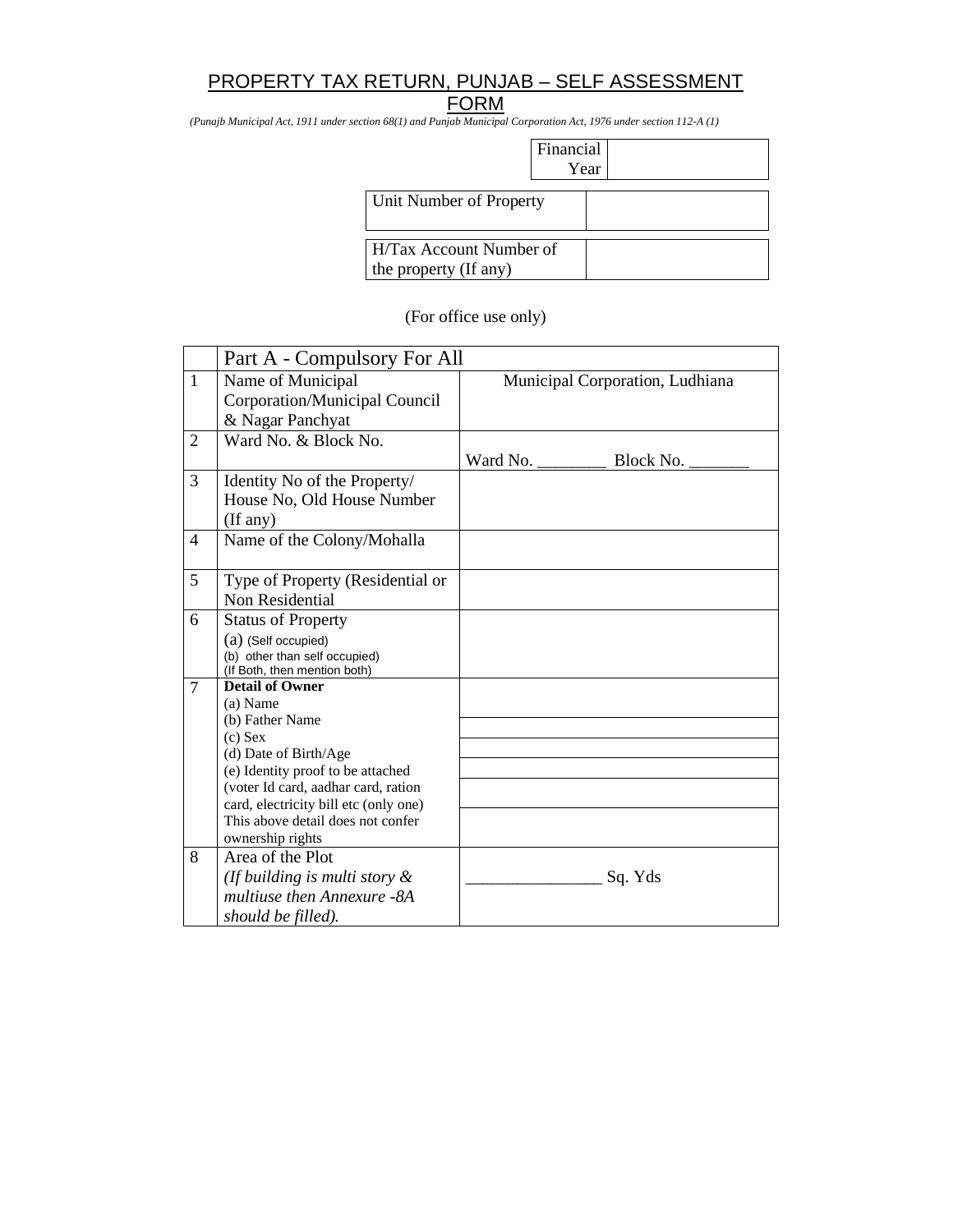| 9  | Total Covered Area of the                                                   |                              |                          |                                                |                                                            |
|----|-----------------------------------------------------------------------------|------------------------------|--------------------------|------------------------------------------------|------------------------------------------------------------|
|    | Building (only in Sq. feets)                                                |                              |                          |                                                |                                                            |
|    |                                                                             | Floor                        | Area<br>(In.<br>Sq. ft.) | Type<br>(Residential<br>or Non<br>residential) | Status (Self<br>Occupied or<br>other then self<br>occupied |
|    |                                                                             | Lower                        |                          |                                                |                                                            |
|    |                                                                             | ground                       |                          |                                                |                                                            |
|    |                                                                             | First<br>basement            |                          |                                                |                                                            |
|    |                                                                             | Second                       |                          |                                                |                                                            |
|    |                                                                             | basement                     |                          |                                                |                                                            |
|    |                                                                             | Upper<br>ground/ground       |                          |                                                |                                                            |
|    |                                                                             | floor                        |                          |                                                |                                                            |
|    | (Use another sheet for extra                                                | First floor<br>Second Floor  |                          |                                                |                                                            |
|    | floors)                                                                     | Third Floor                  |                          |                                                |                                                            |
|    |                                                                             | Fourth Floor                 |                          |                                                |                                                            |
|    |                                                                             | Fifth Floor                  |                          |                                                |                                                            |
|    |                                                                             | <b>Total Covered</b><br>Area |                          |                                                |                                                            |
|    | Part B- Only for exempted categories, the details of which                  |                              |                          |                                                |                                                            |
|    | mentioned as under serial no. 10                                            |                              |                          |                                                |                                                            |
| 10 | If any from below mentioned category then proof                             |                              |                          |                                                |                                                            |
|    | of that                                                                     |                              |                          |                                                |                                                            |
|    | a)                                                                          |                              |                          | Name of Category                               | <sub>or</sub>                                              |
|    | for religious purposes, religious<br>$\bullet$                              |                              |                          | Not applicable                                 |                                                            |
|    | ceremonies, religious festivals;                                            |                              |                          |                                                |                                                            |
|    | cremation ground, burial grounds<br>$\bullet$                               |                              |                          |                                                |                                                            |
|    | gaushalas, stray animal care centre,<br>$\bullet$                           |                              |                          |                                                | (attached documentary proof)                               |
|    | historical and heritage buildings (notified                                 |                              |                          |                                                |                                                            |
|    | by the state govt./centre govt. or<br>UNESCO)                               |                              |                          |                                                |                                                            |
|    | registered charitable and philanthropic                                     |                              |                          |                                                |                                                            |
|    | organizations exempt from payment of the                                    |                              |                          |                                                |                                                            |
|    | tax under the income tax act, 1961                                          |                              |                          |                                                |                                                            |
|    | building and land owned and used by                                         |                              |                          |                                                |                                                            |
|    | Corporation. (except properties on                                          |                              |                          |                                                |                                                            |
|    | rent/lease)                                                                 |                              |                          |                                                |                                                            |
|    | building and land used for school and                                       |                              |                          |                                                |                                                            |
|    | colleges owned or aided by the Govt.                                        |                              |                          |                                                |                                                            |
|    | building and land of Hospitals or                                           |                              |                          |                                                |                                                            |
|    | Dispensaries owned by the Govt.<br>parking space (only in respect of multi- |                              |                          |                                                |                                                            |
|    | story flats/buildings)                                                      |                              |                          |                                                |                                                            |
|    | land used for agricultural or horticultural                                 |                              |                          |                                                |                                                            |
|    | purposes; (area used for                                                    |                              |                          |                                                |                                                            |
|    | agriculture/horticulture around residential/                                |                              |                          |                                                |                                                            |
|    | non-residential is not exempted                                             |                              |                          |                                                |                                                            |
|    | B) Persons living below poverty line who                                    |                              |                          |                                                |                                                            |
|    | possess the requisite card issued by the                                    |                              |                          |                                                |                                                            |
|    | competent authority in support thereof.                                     |                              |                          |                                                |                                                            |
|    | C) Freedom fighter who are receiving pension as                             |                              |                          |                                                |                                                            |
|    | such from the central Govt. of the state Govt.                              |                              |                          |                                                |                                                            |
|    | or both, as case may be.<br>Note: In case religious organizations who have  |                              |                          |                                                |                                                            |
|    | rented or lease out properties and are not                                  |                              |                          |                                                |                                                            |
|    | exempted under income tax act, then these                                   |                              |                          |                                                |                                                            |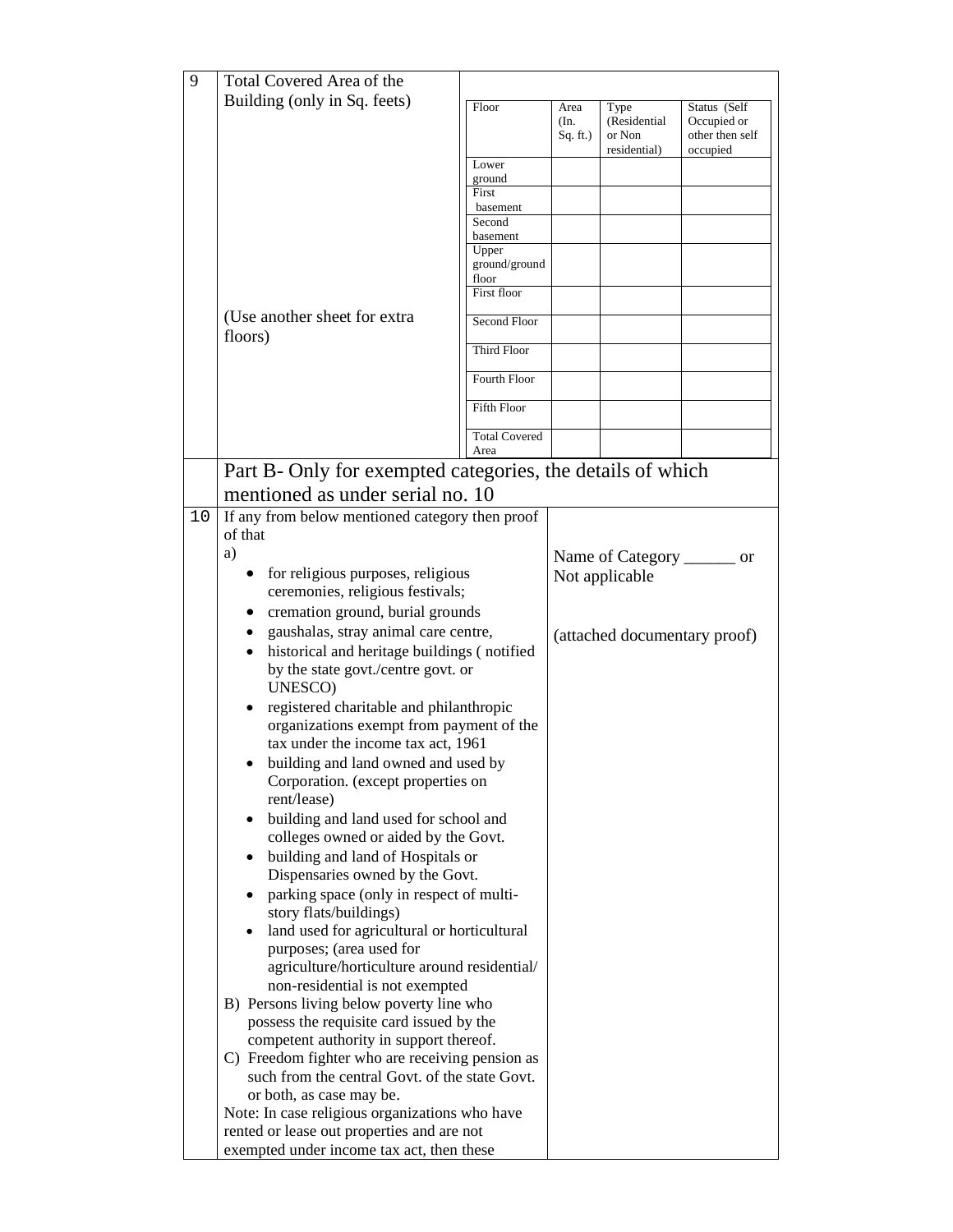|    | properties be liable to pay property tax.                                                    |                          |                       |  |  |
|----|----------------------------------------------------------------------------------------------|--------------------------|-----------------------|--|--|
|    | Part C - Only for residential houses upto 100 Sq. Yds Plot area and                          |                          |                       |  |  |
|    |                                                                                              |                          |                       |  |  |
|    | 900 Sq. ft built up area, as mentioned in column 11                                          |                          |                       |  |  |
| 11 | If plot area is 50 sq. yds and built up area upto                                            |                          |                       |  |  |
|    | 450 sq. ft, then total tax payable per annum tax                                             | Rs.                      | or not applicable     |  |  |
|    | $Rs 50/- or$                                                                                 |                          |                       |  |  |
|    | if plot area is 100 sq. yds and built up area upto                                           |                          |                       |  |  |
|    | 900 sq. ft, then total tax payable per annuml tax<br>$Rs.150/-$                              |                          |                       |  |  |
|    |                                                                                              | Rs.                      | or not applicable     |  |  |
|    | Part D - Only for buildings on Rent                                                          |                          |                       |  |  |
|    |                                                                                              |                          |                       |  |  |
| 12 | (A) Total Annual Rent                                                                        |                          |                       |  |  |
|    |                                                                                              |                          | Rs. or Not applicable |  |  |
|    | B) Name of the Tenant                                                                        | attach documentary proof |                       |  |  |
|    | (Attach proof)                                                                               |                          |                       |  |  |
|    |                                                                                              |                          |                       |  |  |
| 13 | <b>Amount of Tax Payable</b>                                                                 |                          |                       |  |  |
|    | (if property is residential then 7.5% of the                                                 |                          | Rs. or                |  |  |
|    | annual rent<br>and                                                                           |                          |                       |  |  |
|    |                                                                                              | Not Applicable           |                       |  |  |
|    | if property is non-residential then 10% of                                                   |                          |                       |  |  |
|    | the annual rent                                                                              |                          |                       |  |  |
|    |                                                                                              |                          |                       |  |  |
|    | Part E- For all those which are not covered under Category B, C or D                         |                          |                       |  |  |
| 14 | <b>Market Value</b>                                                                          |                          |                       |  |  |
|    | Market value as defined u/s 3A of the Punjab                                                 |                          |                       |  |  |
|    | Stamp (Dealing of under-valued Instruments)                                                  |                          | Rs. per sy. yds       |  |  |
|    | Rules, 1983 as fixed by the collector and<br>prevailing as on first January of the preceding |                          |                       |  |  |
|    | financial year. The rates applicable for the                                                 |                          |                       |  |  |
|    | financial year 2013-14, prevailing as on 1-1-2013                                            |                          |                       |  |  |
|    | Note: Under the act Market value means                                                       |                          |                       |  |  |
|    | collector rate                                                                               |                          |                       |  |  |
| 15 | <b>Total Value of Plot</b>                                                                   |                          |                       |  |  |
|    | (Total covered area as per Sr. No. 8 x Market)                                               |                          | Rs.                   |  |  |
|    | Value as at sr. no. 14)                                                                      |                          |                       |  |  |
|    | (If building is multi story $&$ multiuse then                                                |                          |                       |  |  |
|    | Annexure -15A should be filled).                                                             |                          |                       |  |  |
| 16 | Nature of the structure of building                                                          |                          |                       |  |  |
|    | (Pucca, Semi Pucca or Kacha and                                                              | Type _____Pucca/semi     |                       |  |  |
|    | Rate of Cost of construction of building \                                                   |                          |                       |  |  |
|    | (i) Pucca structure (cemented bricks walled                                                  | pucca/kacha              |                       |  |  |
|    | and load bearing roof) Rs. 500/- per sq. ft.                                                 |                          |                       |  |  |
|    | (ii) Semi Pucca structure (cemented bricks                                                   |                          |                       |  |  |
|    | walled or non-cemented bricks walled but                                                     | sq. feet                 |                       |  |  |
|    | non load bearing roof) Rs. 300 sq. feet                                                      |                          |                       |  |  |
|    | (iii) Kacha structure (non-cemented or non                                                   |                          |                       |  |  |
|    |                                                                                              |                          |                       |  |  |
|    | brick walled and non load bearing roof) 100/-                                                |                          |                       |  |  |
|    | sq, feet                                                                                     |                          |                       |  |  |
| 17 | <b>Total Cost of construction of the building</b>                                            |                          |                       |  |  |
|    | total covered area as mentioned at sr no. 9 x                                                |                          | Rs.                   |  |  |
|    | rate of construction of building as mentioned<br>at sr. no. 16                               |                          |                       |  |  |
| 18 |                                                                                              |                          |                       |  |  |
|    | Total cost of construction after deducting                                                   |                          |                       |  |  |
|    | depreciation cost $@$ 10% as mentioned in                                                    |                          | Rs.                   |  |  |
|    | Column no. 17)                                                                               |                          |                       |  |  |
| 19 | <b>Total Cost of Property</b>                                                                |                          |                       |  |  |
|    | Sr. No. $15 + Sr$ . No. 18                                                                   |                          | Rs.                   |  |  |
|    | (If building is multi story $\&$ multiuse then                                               |                          |                       |  |  |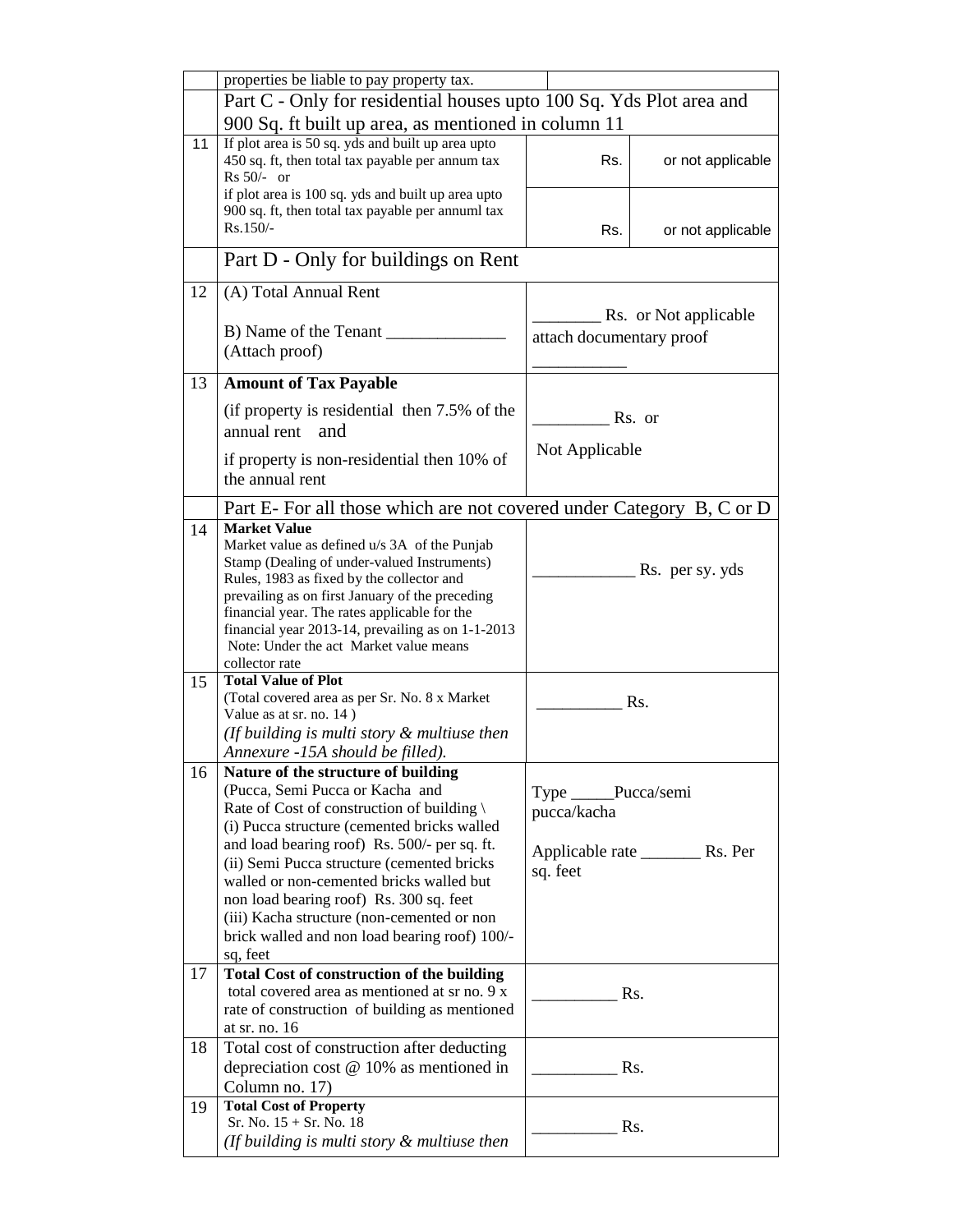|    | Annexure -19A should be filled).                                                                 |                                                                                    |
|----|--------------------------------------------------------------------------------------------------|------------------------------------------------------------------------------------|
| 20 | Annual Value or Rateable Value                                                                   |                                                                                    |
|    | 5% of sr. no. 19                                                                                 | Rs.                                                                                |
|    |                                                                                                  |                                                                                    |
| 21 | Category of the land for the purpose of                                                          |                                                                                    |
|    | imposing tax and percentage of rate of tax                                                       | category of land $(i)/(ii)/(iii)/(iv)$                                             |
|    | (i) for vacant land or unproductive building                                                     |                                                                                    |
|    | 0.20%                                                                                            | Proof                                                                              |
|    | (ii) Self occupied residential building in case of<br>0.50%                                      |                                                                                    |
|    | land area upto 500 sq. yds<br>(iii) Sef occupied residential building in case of                 | Rate of Tax                                                                        |
|    | land area more than 500 sq. yds<br>1%                                                            |                                                                                    |
|    | (iv) Self occupied Non residential building 3%                                                   |                                                                                    |
|    | (open land of school/institution which is not in                                                 |                                                                                    |
|    | used is not be treated as vacant land                                                            |                                                                                    |
| 22 | Amount of tax payable                                                                            |                                                                                    |
|    | The rate of tax as mentioned at sr. No. 20 x Sr.                                                 | Rs.                                                                                |
|    | No. 21                                                                                           |                                                                                    |
|    | (For example if the value mentioned at sr. no. 20)                                               |                                                                                    |
|    | is 1000/- and rate of tax is $0.20\%$ , then the<br>amount of tax shall be calculated as under - |                                                                                    |
|    | $(1000 \times 20) / (100 \times 100) = 2/$                                                       |                                                                                    |
|    |                                                                                                  |                                                                                    |
|    | Part F- Compulsory for all (means part no. B, C, D $\&$ E)                                       |                                                                                    |
| 23 | Exemption, if any, the details and the                                                           |                                                                                    |
|    | amount of exemption (attach documentary                                                          |                                                                                    |
|    | proof)                                                                                           |                                                                                    |
|    | a) Widows : $=$ 5000/- per financial year                                                        |                                                                                    |
|    | b) Handicapped persons are entitled to                                                           | Proof                                                                              |
|    | exemption up to Rs. 5000/- in the financial                                                      |                                                                                    |
|    | year, who are as if being assessee entitled                                                      | Exemption amount                                                                   |
|    | for the time being to the benefits of                                                            |                                                                                    |
|    | deduction u/s 80U of the Income Tax Act,                                                         |                                                                                    |
|    | $1961 =$ Rs. 5000/- Per financial year                                                           |                                                                                    |
|    | c) educational institution, other than                                                           |                                                                                    |
|    |                                                                                                  |                                                                                    |
|    | government and government aided are                                                              |                                                                                    |
|    | exempted to the extent of 50% of the                                                             |                                                                                    |
|    | payable annual tax assessed.                                                                     |                                                                                    |
| 24 | <b>Tax Payable after exemption</b><br>(Sr. No. 22 - Sr. No. 23)                                  |                                                                                    |
|    |                                                                                                  | Rs.                                                                                |
|    |                                                                                                  |                                                                                    |
| 25 | Fire Cess: 10% of the Column no. 22                                                              | Yes/Not applicable                                                                 |
|    | (Only for non-residential building)                                                              | if yes then Rs. $\_\_\_\_\_\_\_\_\_\_\_\_\_\_\_\_\_\_\_\_\_\_\_\_\_\_\_\_\_\_\_\_$ |
|    |                                                                                                  |                                                                                    |
| 26 | Total Payable tax including fire cess                                                            |                                                                                    |
|    | $(Sr. No. 24 + 25)$                                                                              | Rs.                                                                                |
|    |                                                                                                  |                                                                                    |
| 27 | Special Rebate (If tax is paid before 30                                                         |                                                                                    |
|    | September, then special rebate)                                                                  | Yes/Not applicable                                                                 |
|    | $(10\% \text{ of sr. no. } 24)$                                                                  |                                                                                    |
|    | (For financial year 2013-14 this rebate                                                          | if yes then Rs. $\frac{1}{2}$                                                      |
|    | is up to $30$ , November, 2013)                                                                  |                                                                                    |
| 28 | Tax payable after special rebate                                                                 | Rs. or                                                                             |
|    | $(Sr. no. 26 - sr. no. 27)$                                                                      |                                                                                    |
|    |                                                                                                  | Not applicable                                                                     |
|    |                                                                                                  |                                                                                    |
| 29 | Amount of Penalty if any                                                                         |                                                                                    |
|    |                                                                                                  |                                                                                    |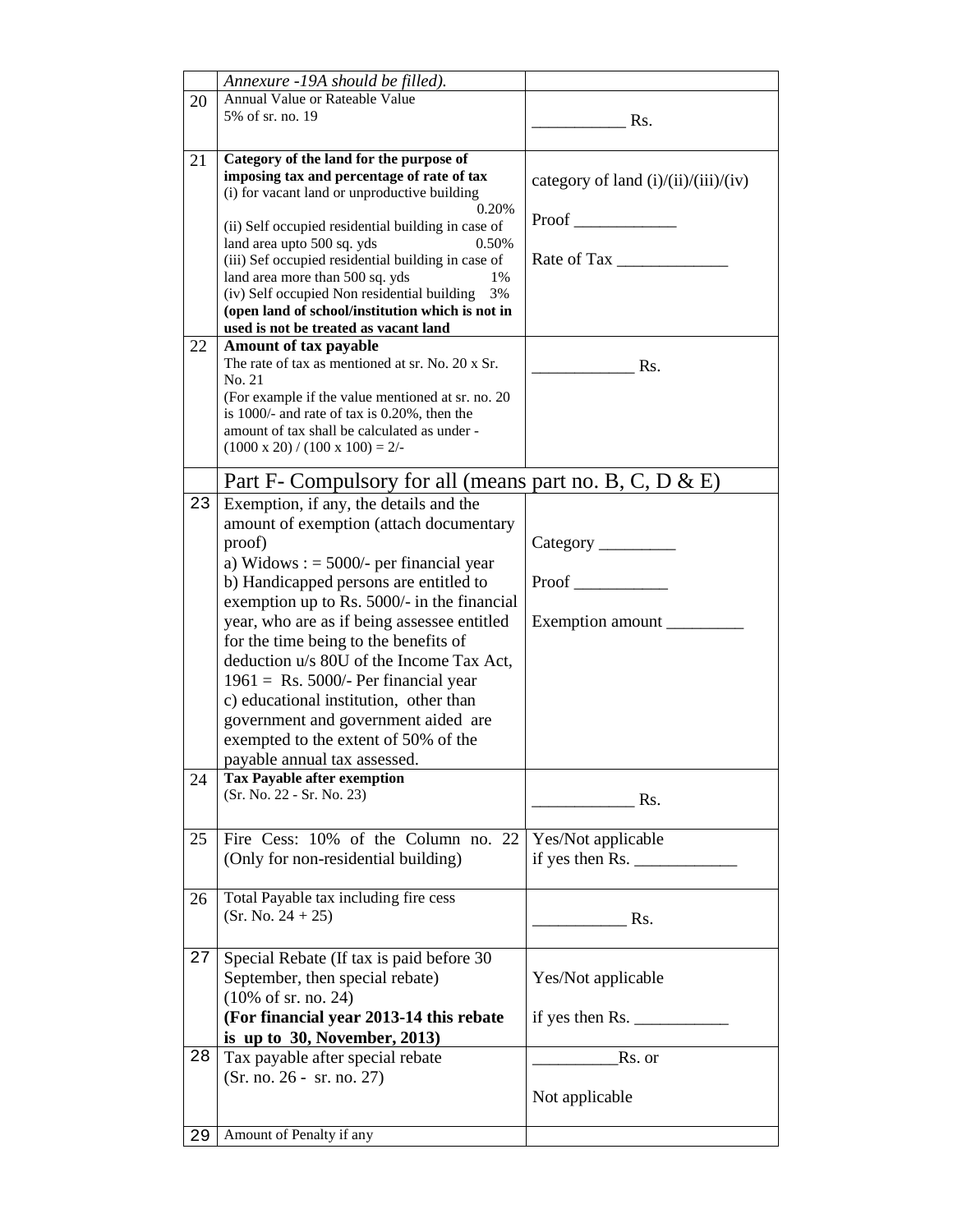|    | (if tax is paid after 31st December, but before       | Rs. or Not applicable |
|----|-------------------------------------------------------|-----------------------|
|    | 31st march of the financial year then penalty is      |                       |
|    | 25% of the column no. 24                              |                       |
|    | and if the tax is paid after 31st march then penalty  |                       |
|    | is 50% of the amount payable of sr. no. 24            |                       |
| 30 | <b>Rate of interest</b>                               |                       |
|    | (if the amount is paid after 31st march, then the     | Rs. or Not applicable |
|    | remaining amount mentioned in column no. 24,          |                       |
|    | from Ist April onward interest $@$ 18% per annum      |                       |
|    | shall be imposed till payment.                        |                       |
| 31 | Actual tax paying amount                              |                       |
|    | a) *if tax is paid during the financial year upto 30  |                       |
|    | September amount mentioned at sr. no. 28              | Rs.                   |
|    | b) if tax is paid during the financial year upto 31st |                       |
|    | December then amount mentioned at sr. no. 26          |                       |
|    | c) if tax is paid during the financial year upto 31   |                       |
|    | March then amount mentioned at sr. no. $26 + sr$ .    |                       |
|    | no. 29                                                |                       |
|    | d) if tax is paid for the financial year after 31     |                       |
|    | march then amount mentioned at sr. no.                |                       |
|    | $26+sr.no29+sr.no.30$                                 |                       |
|    | * For the financial year 2013-14 the rebate is upto   |                       |
|    | 30st November.                                        |                       |

I hereby certify that the information given in the form by me is true

and correct and I am responsible for it. In case any fact is found incorrect, then I shall be bound by the directions issued by the competent authority and responsible for any legal action against me.

Signature of Assessee

Place :

Date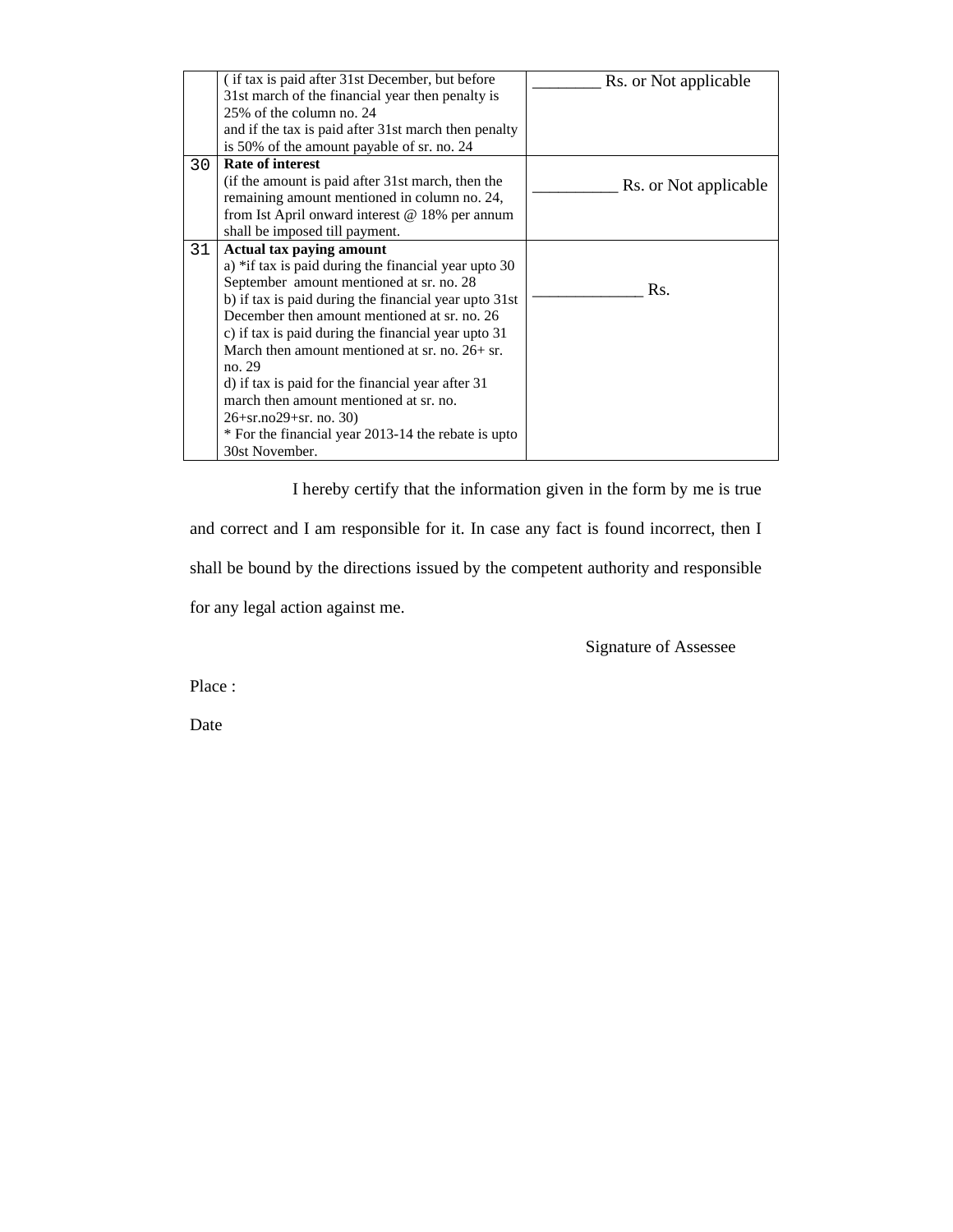#### Annexure-A

| 8(A) | Plot area of the building      |                     |                                              |                                         |
|------|--------------------------------|---------------------|----------------------------------------------|-----------------------------------------|
|      | (If building is multi-story or | Floor               | Type<br>(Residential<br>Area (In Sq.<br>Yds. | Type (Non residential<br>(I(n Sq. Yds)) |
|      | multiuse)                      | First<br>basement   |                                              |                                         |
|      |                                | Second<br>basement  |                                              |                                         |
|      |                                | Lower ground        |                                              |                                         |
|      |                                | Upper ground        |                                              |                                         |
|      |                                | <b>Ground Floor</b> |                                              |                                         |
|      |                                | First floor         |                                              |                                         |
|      |                                | Second Floor        |                                              |                                         |
|      |                                | Third Floor         |                                              |                                         |
|      |                                | Fourth Floor        |                                              |                                         |
|      |                                | Fifth Floor         |                                              |                                         |

#### (Only for Multi-story and multiuse buildings)

### 19 (A) Floor wise tax payable for multiuse building

### (Details to be filled as per 8A & 15A)

| S.             | Total value of                     | Floor wise total cost of | Total value of         | A.R.V of the   | Property tax     |
|----------------|------------------------------------|--------------------------|------------------------|----------------|------------------|
| No.            | the Floor area                     | construction (covered    | the floor              | floor $(5%$ of | of the floor (If |
|                | (Plot Area x                       | area x $500$ or $300$ or | $\text{(column } 2+3)$ | the column     | residential      |
|                | <b>Collector Rate</b>              | 100 Per sq. ft.)         |                        | no. 4)         | then $0.5\%$ or  |
|                |                                    | - 10% depreciation       |                        |                | 1% of the        |
|                |                                    |                          |                        |                | A.R.V $&$ if     |
|                |                                    |                          |                        |                | Non-             |
|                |                                    |                          |                        |                | residential      |
|                |                                    |                          |                        |                | then $3\%$ of    |
|                |                                    |                          |                        |                | the A.R.V        |
| (1)            | (2)                                | (3)                      | (4)                    | (5)            | (6)              |
| 1              |                                    |                          |                        |                |                  |
| $\overline{2}$ |                                    |                          |                        |                |                  |
| 3              |                                    |                          |                        |                |                  |
| $\overline{4}$ |                                    |                          |                        |                |                  |
| 5              |                                    |                          |                        |                |                  |
| 6              |                                    |                          |                        |                |                  |
| $\overline{7}$ |                                    |                          |                        |                |                  |
| 8              |                                    |                          |                        |                |                  |
|                | Total Property Tax of Property $=$ |                          |                        |                |                  |
|                |                                    |                          |                        |                |                  |